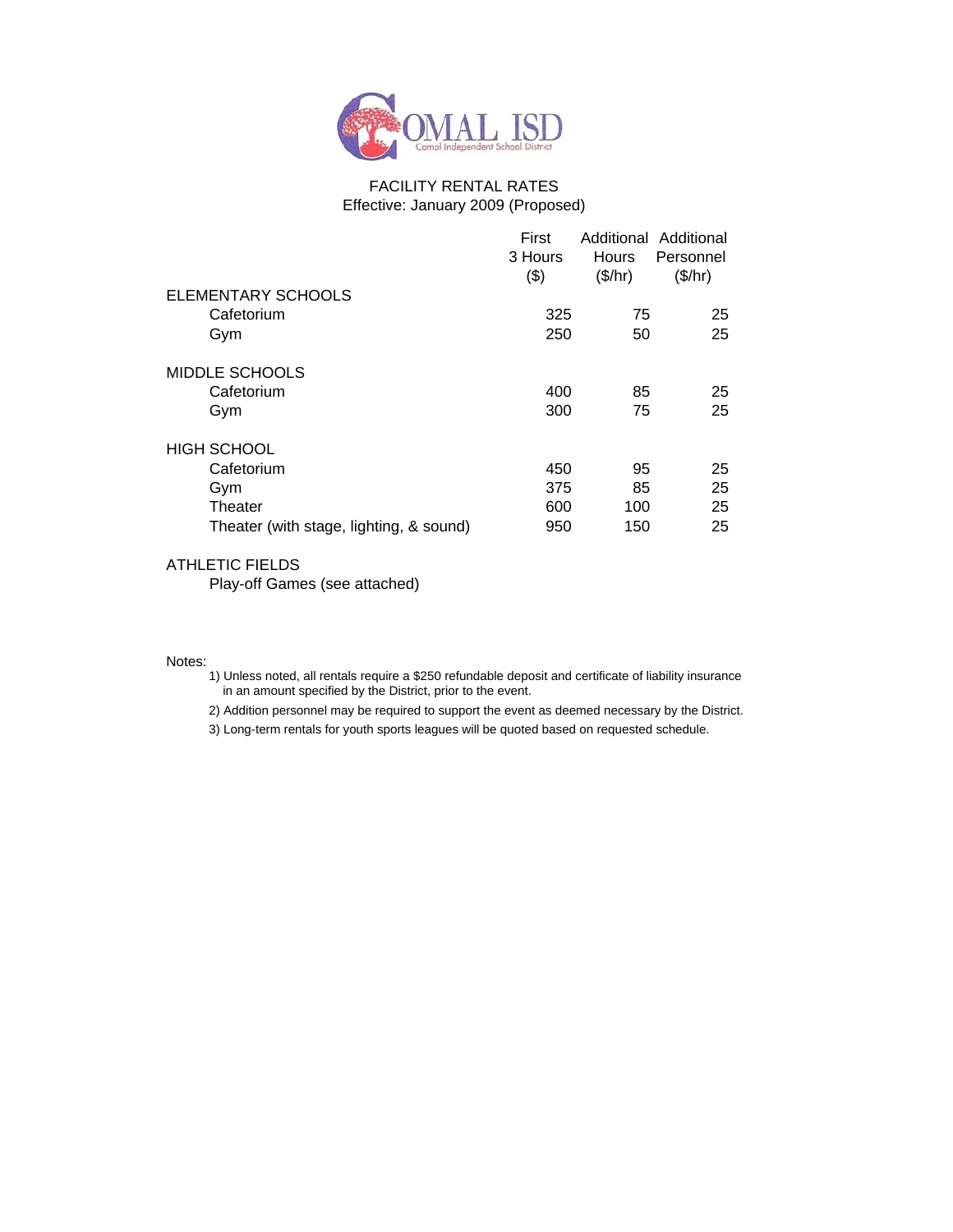| <b>Football -</b> | \$700 to $$1100 +$ expenses |
|-------------------|-----------------------------|
|                   |                             |

**Soccer** - \$500 + expenses

**Volleyball/Basketball** - \$400 + expenses

**Baseball/Softball** - \$400 + expenses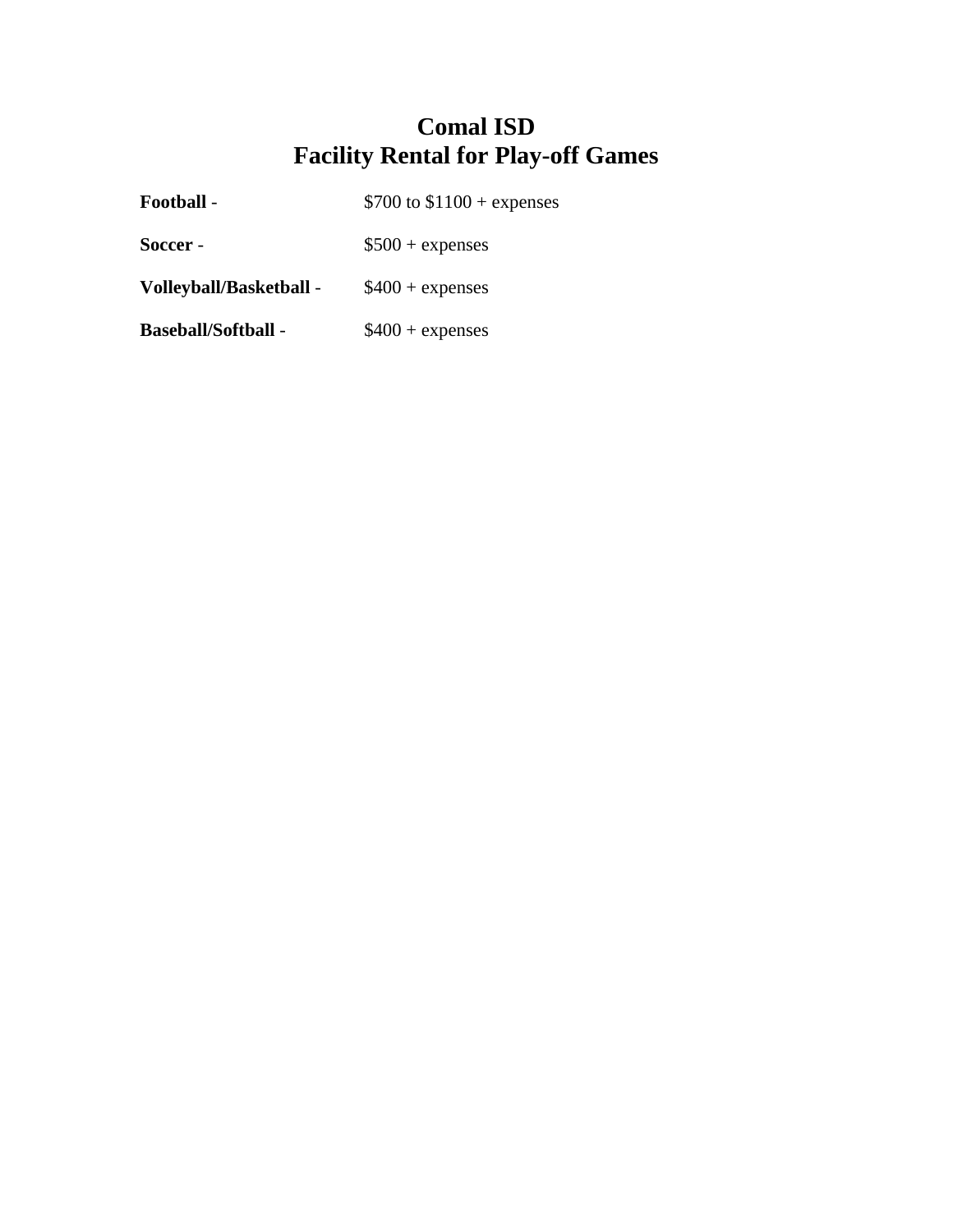| Football -                                        | \$700 to $$1100 +$ expenses |          |
|---------------------------------------------------|-----------------------------|----------|
| <b>Expenses:</b>                                  |                             |          |
| Game Administrator                                |                             | \$200.00 |
| Custodial/Maintenance                             |                             | \$230.00 |
| Hosts $(2)$                                       |                             | \$80.00  |
| Press Box Host                                    |                             | \$50.00  |
| Athletic Trainer (optional)                       |                             | \$40.00  |
| Clock Operator (optional)                         |                             | \$40.00  |
| 25 sec.Clock (optional)                           |                             | \$40.00  |
| Announcer (optional)                              |                             | \$40.00  |
| Accounting (minimum of $1 \otimes $40.00$ each)   |                             |          |
| Ticket Sellers (minimum of 2 @ \$40.00 each)      |                             |          |
| Gate Keepers (minimum of $2 \otimes $40.00$ each) |                             |          |
| Ushers (minimum of $2 \otimes $40.00$ each)       |                             |          |
| Security (minimum of 2 local $\omega$ going rate) |                             |          |
| Chain Crew (optional $@$ going rate)              |                             |          |
| Ambulance (standby $@$ going rate)                |                             |          |

**UIL fees, officials and payments will be paid from gross gate receipts.** 

**Net receipts/fees will be split between the two schools.** 

| <b>Home Team</b> | <b>Visiting Team</b> |
|------------------|----------------------|
| Signature        | Signature            |
| Name             | Name                 |
| Title            | Title                |
| School           | School               |
| Phone            | Phone                |
| Fax              | Fax                  |
|                  |                      |

**Please fax game agreement with ticket prices and official guarantees ASAP** 

Email Email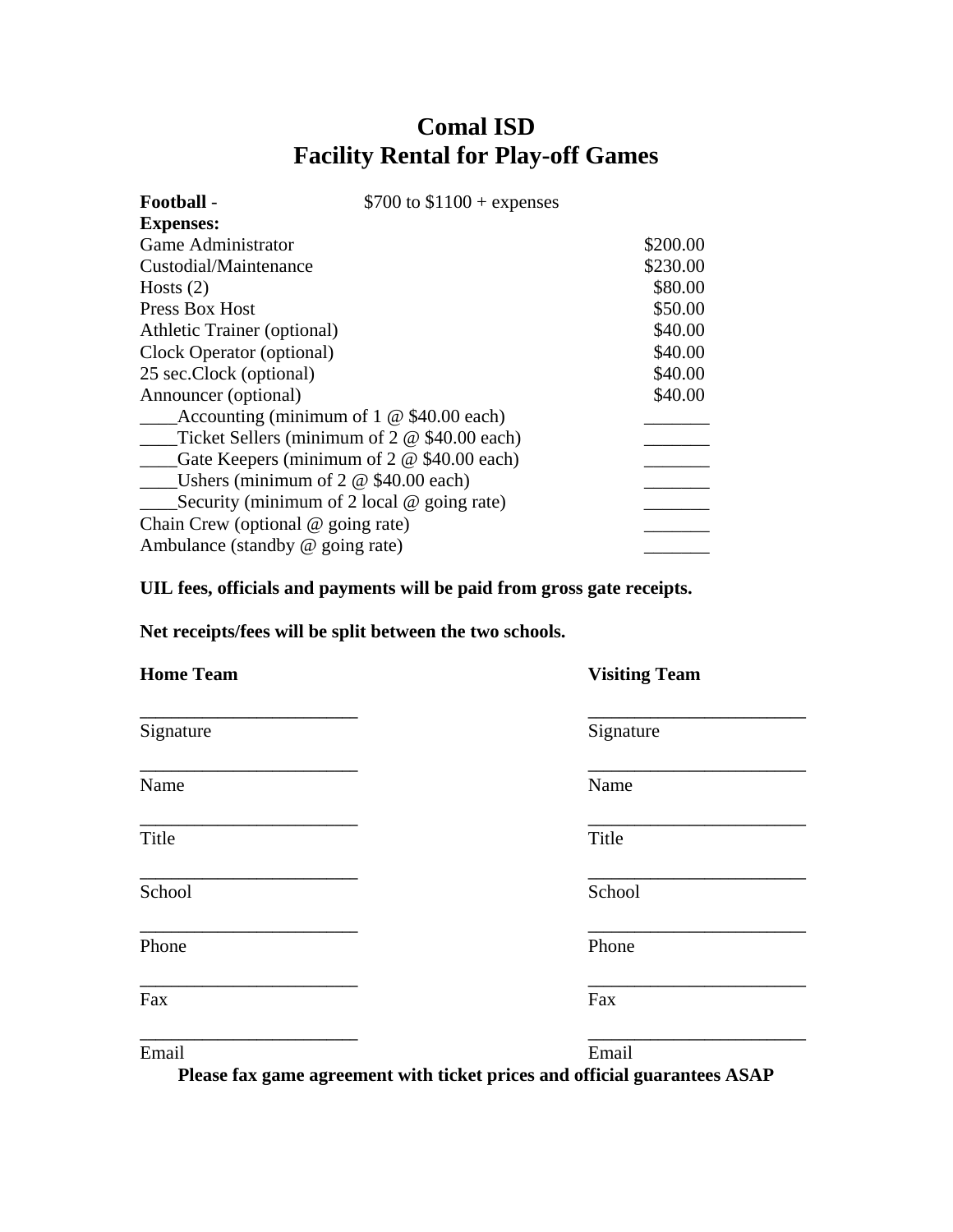| Soccer -                    | $$500 + expenses$                                   |          |
|-----------------------------|-----------------------------------------------------|----------|
| <b>Expenses:</b>            |                                                     |          |
| Game Administrator          |                                                     | \$100.00 |
| Custodial/Maintenance       |                                                     | \$60.00  |
| Host                        |                                                     | \$40.00  |
| Athletic Trainer (optional) |                                                     | \$40.00  |
| Clock Operator (optional)   |                                                     | \$40.00  |
| Announcer (optional)        |                                                     | \$40.00  |
|                             | Ticket Sellers (minimum of $1 \otimes $40.00$ each) |          |
|                             | Gate Keepers (minimum of $1 \& $40.00$ each)        |          |
|                             | Security (minimum of 1 local $\omega$ going rate)   |          |

### **UIL fees, officials and payments will be paid from gross gate receipts.**

**Net receipts/fees will be split between the two schools.** 

| <b>Home Team</b> | <b>Visiting Team</b> |
|------------------|----------------------|
| Signature        | Signature            |
| Name             | Name                 |
| Title            | Title                |
| School           | School               |
| Phone            | Phone                |
| Fax              | Fax                  |
| Email            | Email                |

**Please fax game agreement with ticket prices and official guarantees ASAP**